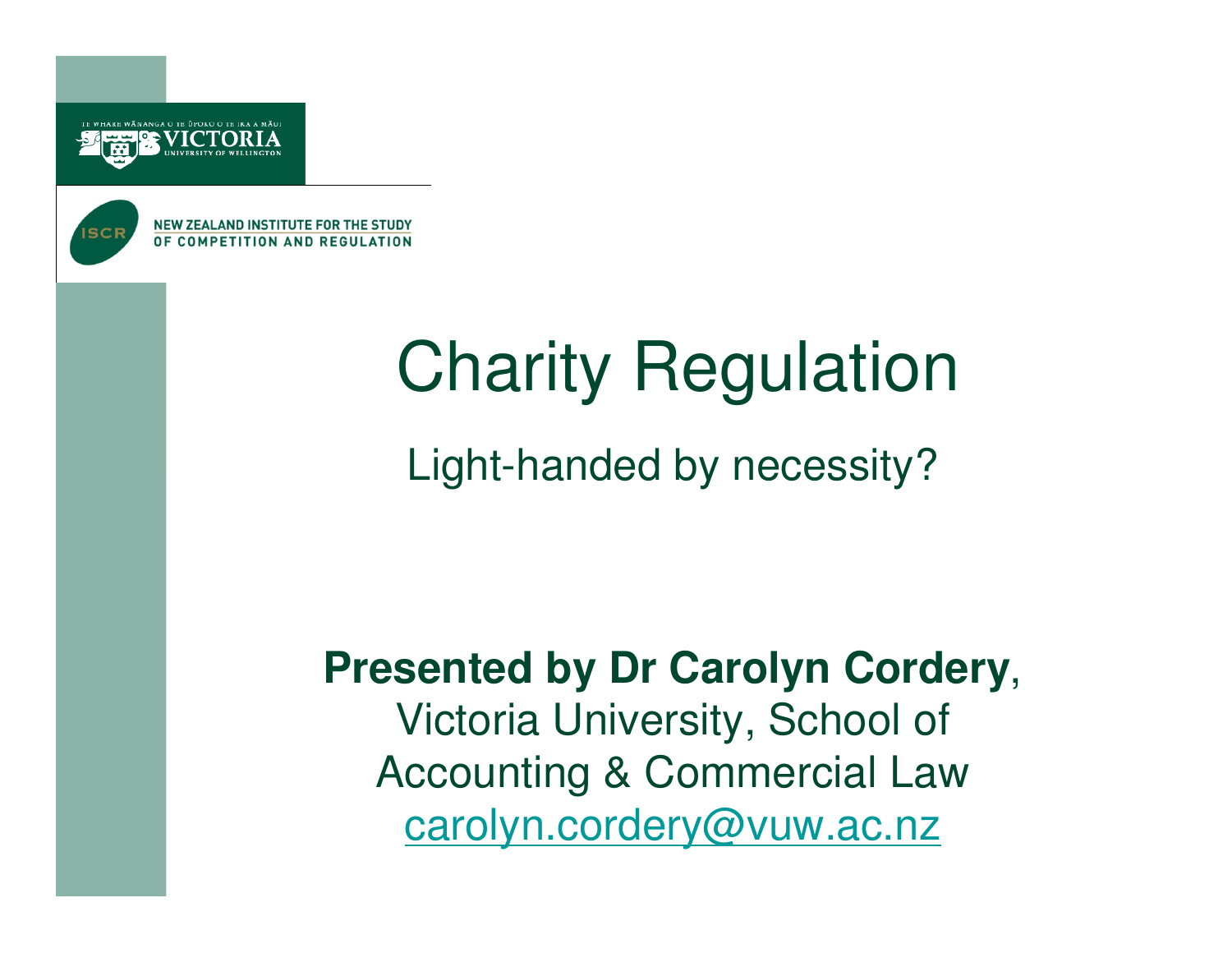## **Outline**

- •Why do charities form?
- •Why regulate them?
- •Who is regulated in New Zealand?
- •How are these charities funded?
- •A schema for change

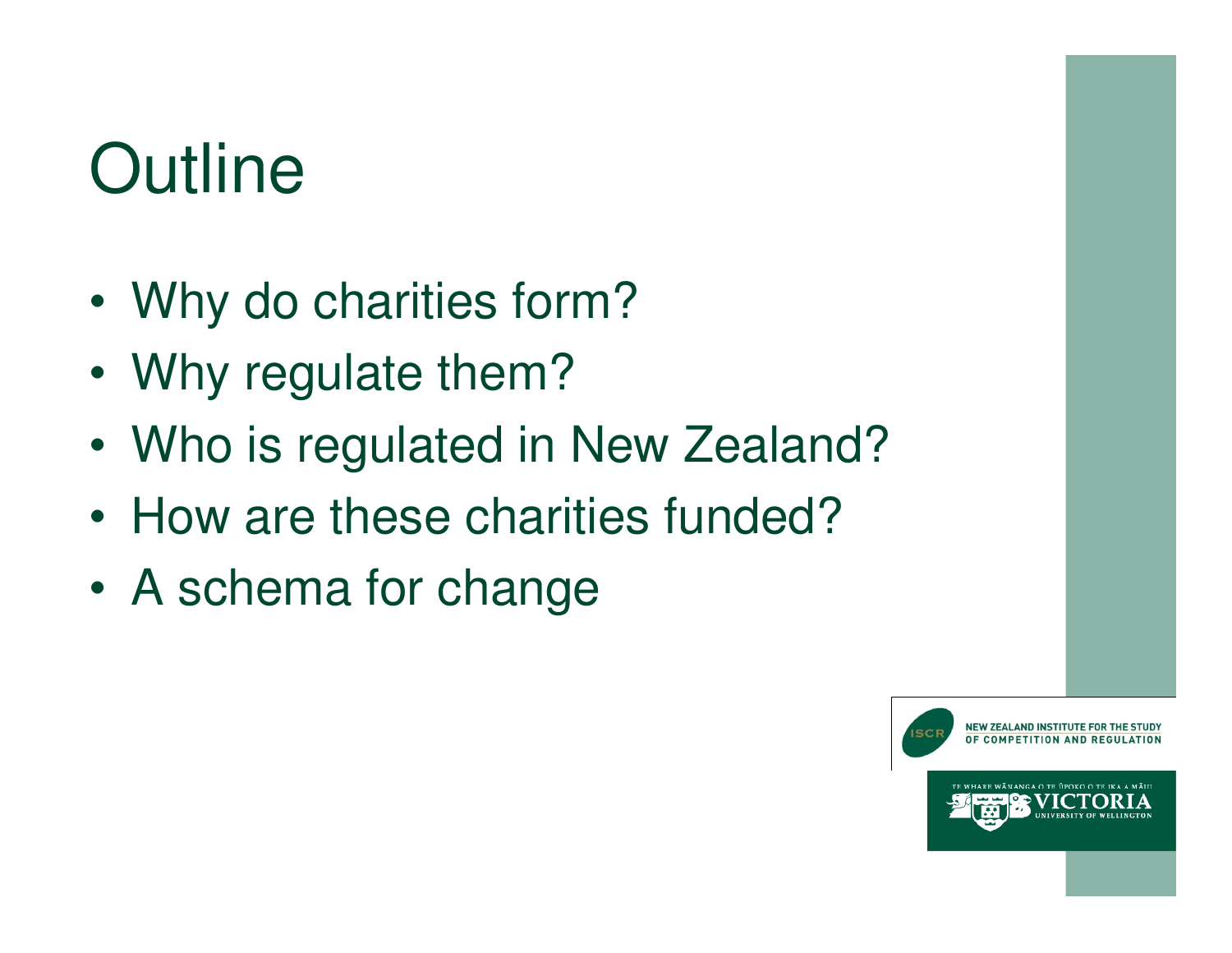### Why do charities form?

- • Market failure (Rose-Ackerman, 1986)
- • Government failure(Weisbrod, 1988, 1989)
- Draw funds from donors, government, sponsors…

- •Contract failure — members, (Ben-Ner, 1986)
- Draw funds from sponsors…

•Other?

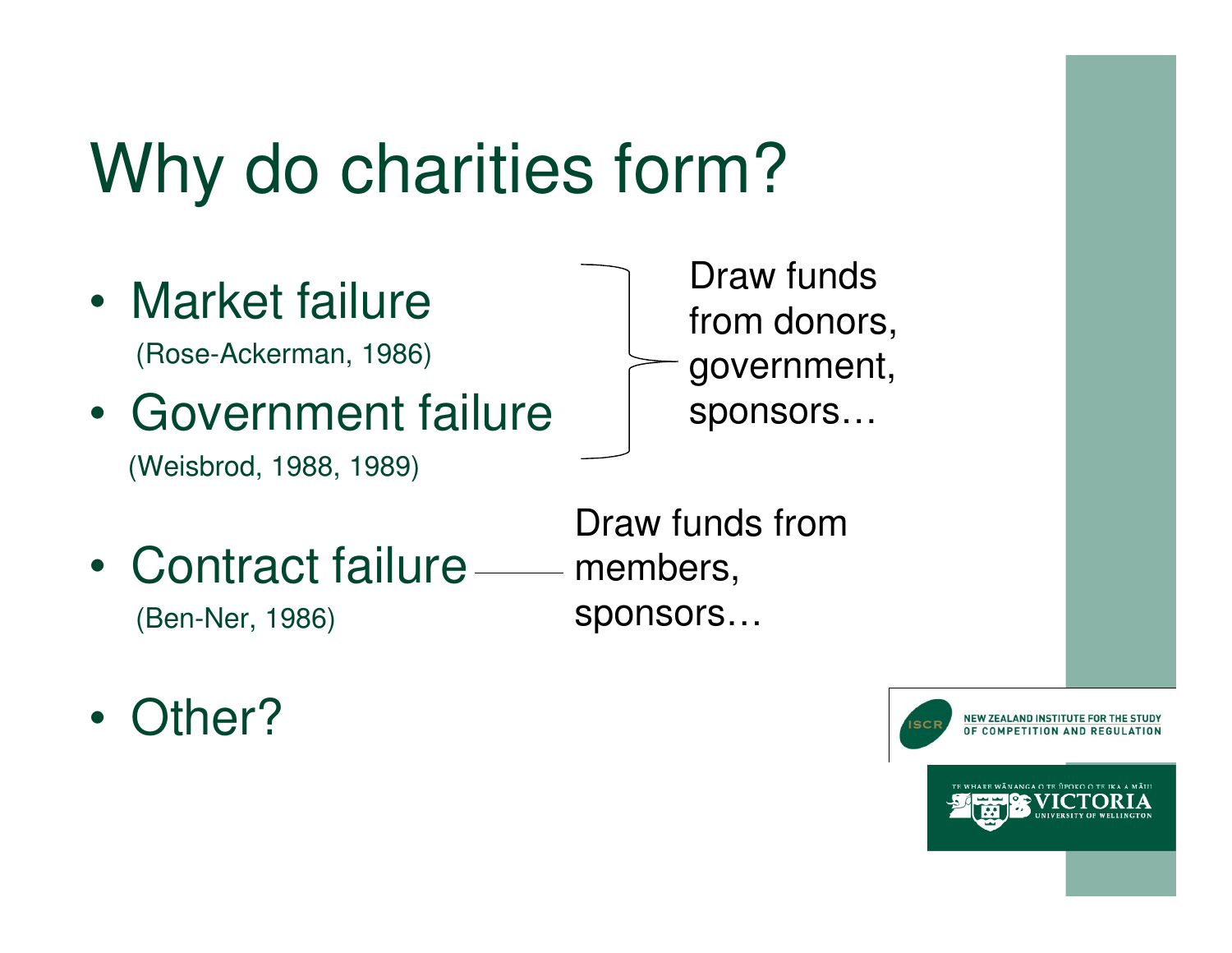## Why regulate charities (1)

- • Idea of 'market' for charitable donations and need to operate effectively
	- – Need to 'promote public trust and confidence in the charities sector' (Charities Act, 2005, s.10.1(a)).
	- And should: 'encourage and promote the effective use of charitable resources' (Charities Act, 2005, s.10.1(b)).
- Market notion leads to need to restrict entry and monitor miscreants

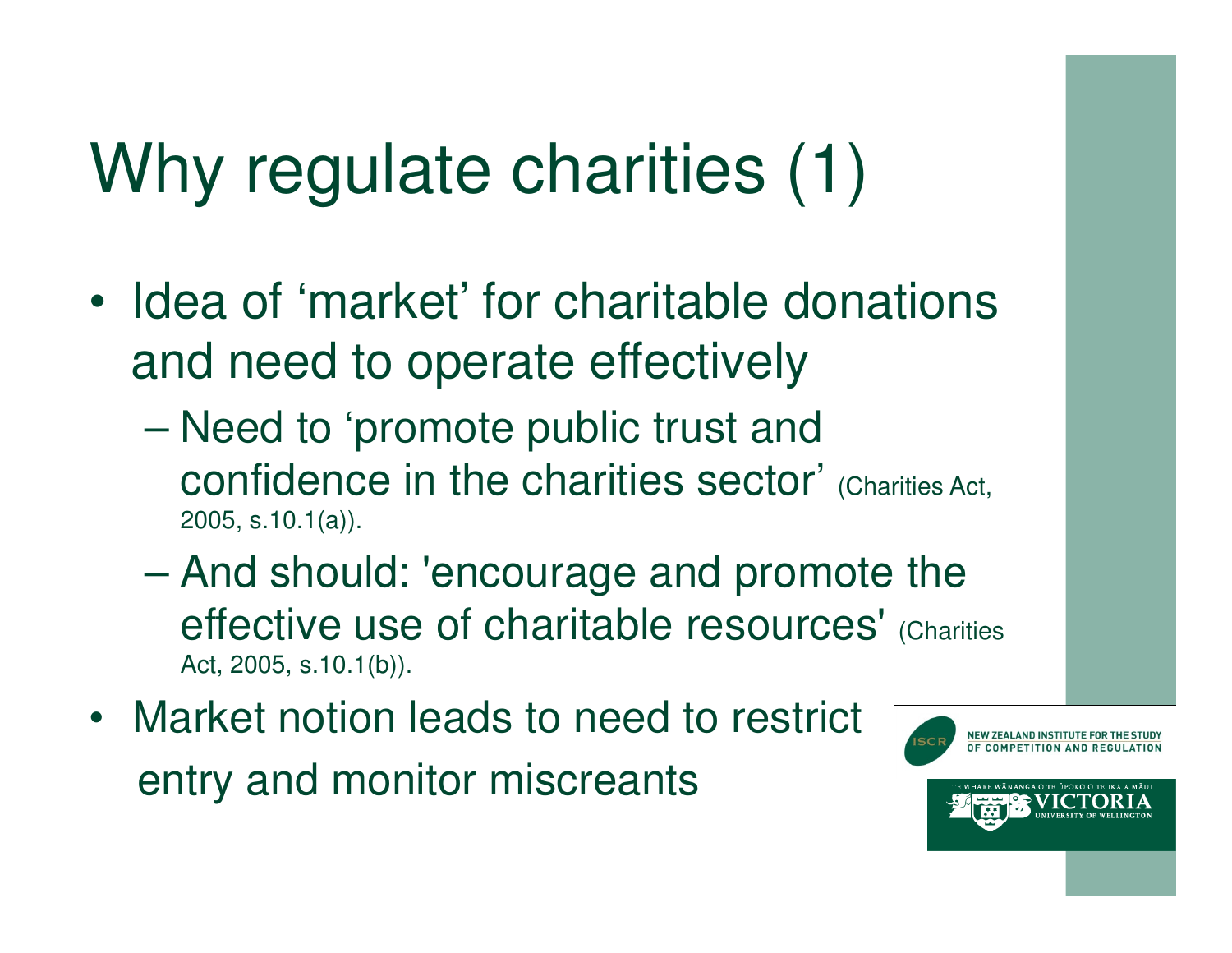## Why regulate charities (2)

- • Market notion also leads to notion that information is necessary for accountability
	- –E.g. annual return and charity information
- • Late information may result in de $\mathcal{L}_{\mathcal{A}}$ registration
- • Poor information has previously been acceptable (Financial Reporting Bill may change that)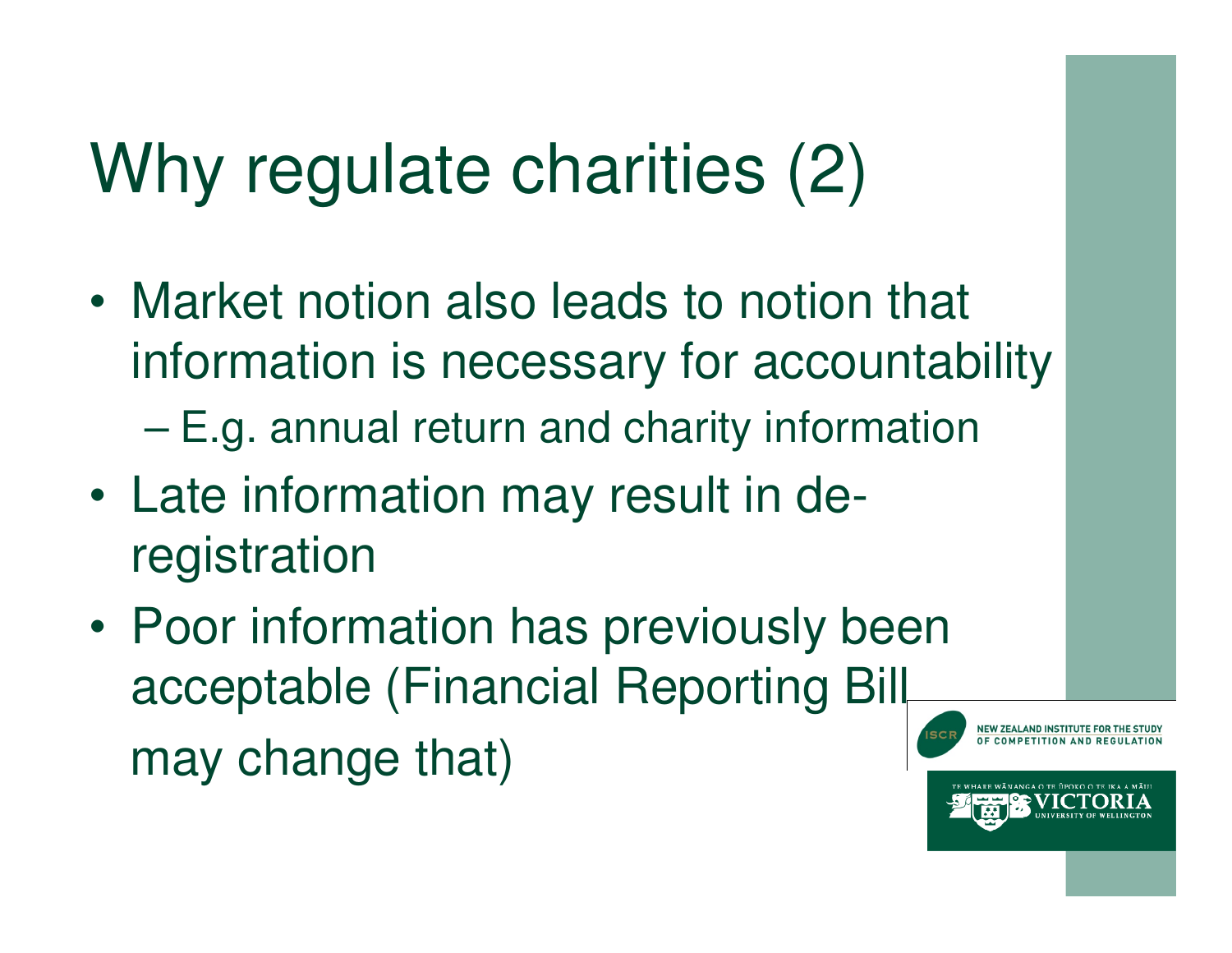# Carrying out regulation

- • Deterrence and enforcement
	- –Active monitoring and audit
	- $\mathcal{L}_{\mathcal{A}}$  , the state of the state  $\mathcal{L}_{\mathcal{A}}$ De-registration
- • Light handed compliance regime
	- – Education (e.g. newsletters, information sheets, website, forums)
	- $\mathcal{L}_{\mathcal{A}}$  , the state of the state  $\mathcal{L}_{\mathcal{A}}$ networking with stakeholders
- • Cost-effectiveness tactics
	- $\mathcal{L}_{\mathcal{A}}$  , the state of the state  $\mathcal{L}_{\mathcal{A}}$ Sampling
	- –Responding to complaints

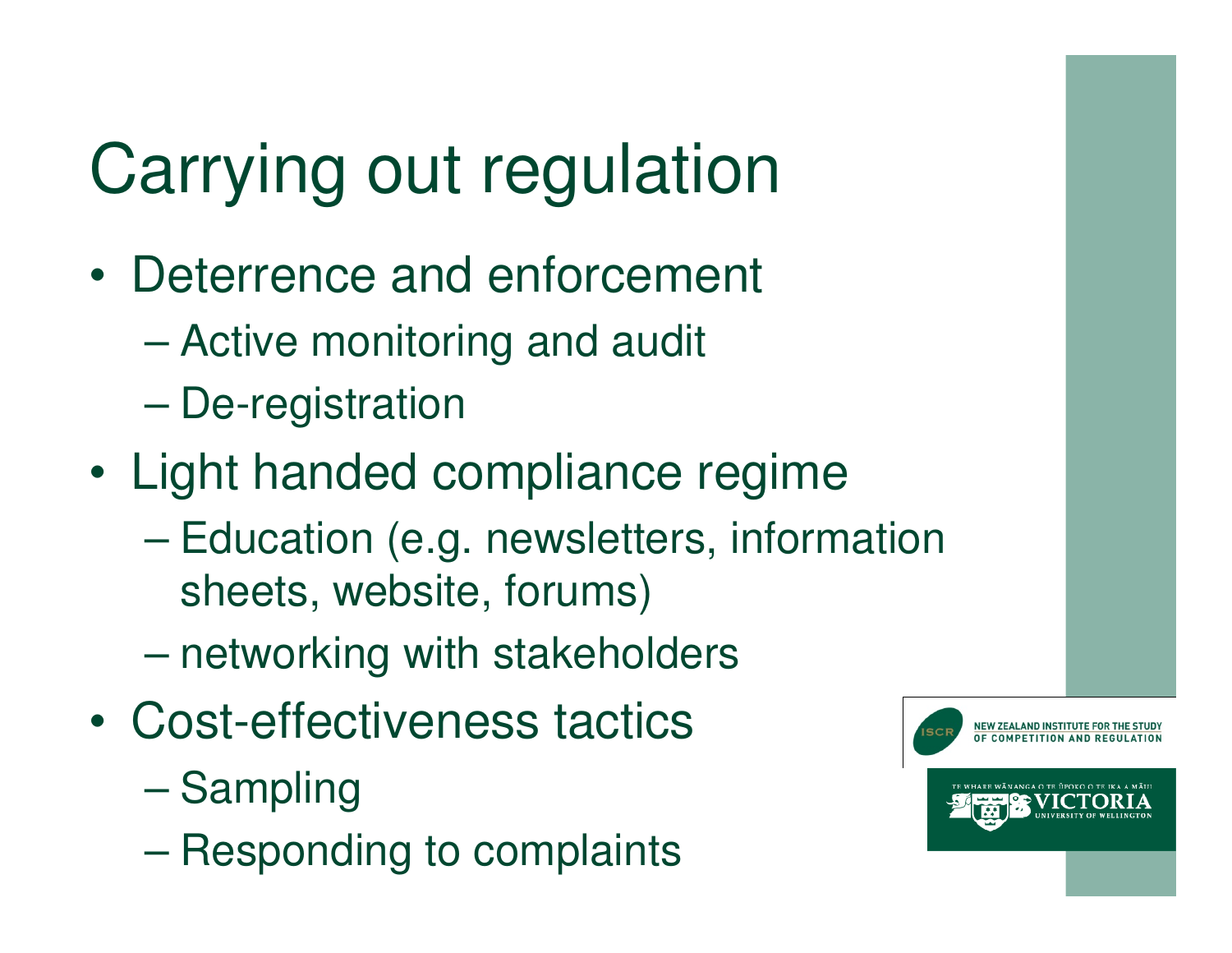### Arguments against regulation

- • Donors/funders don't check the information anyway
- •Reporting is burdensome to charities
- • Each segment of the 'market' (charities) is different and should be regulated differently

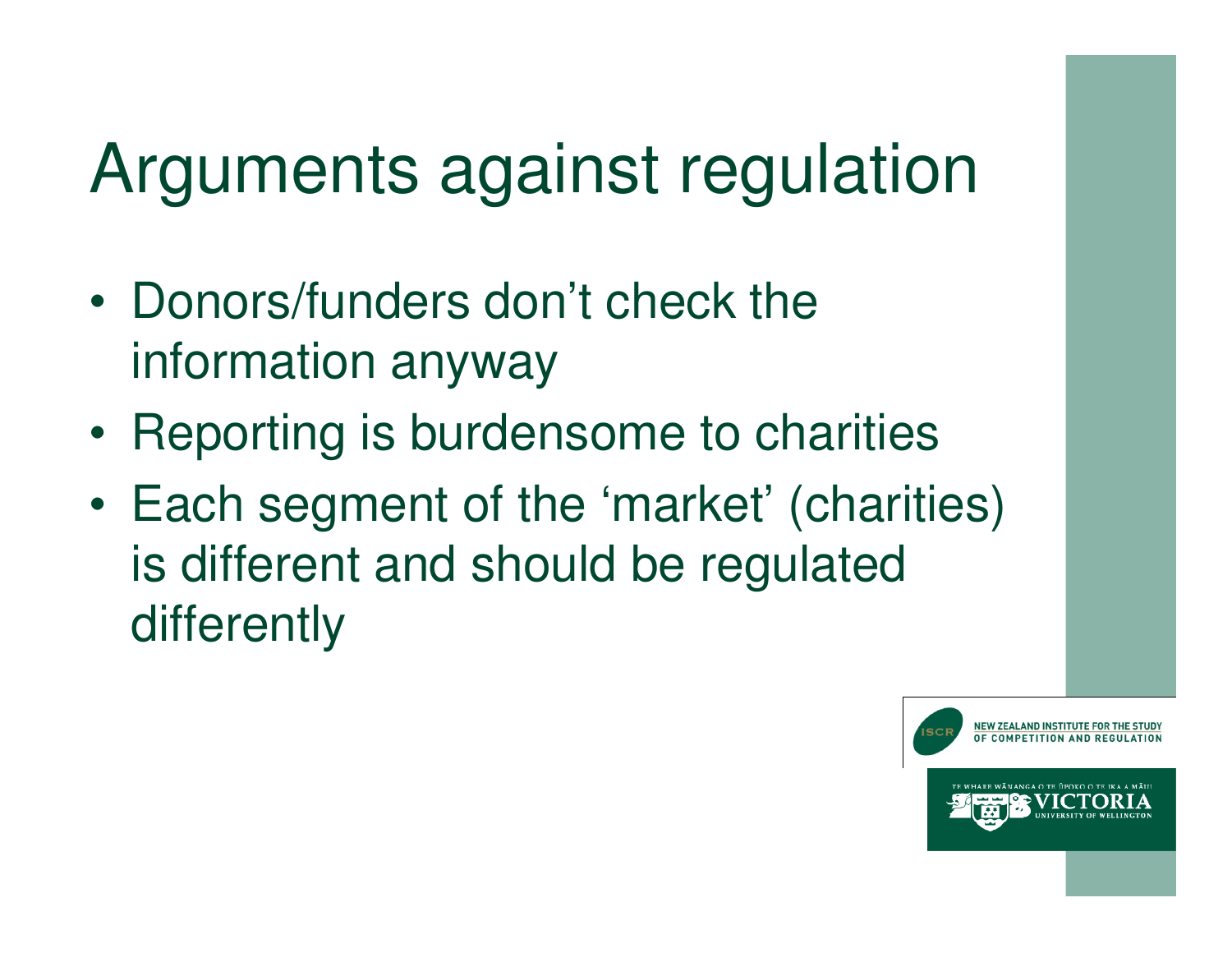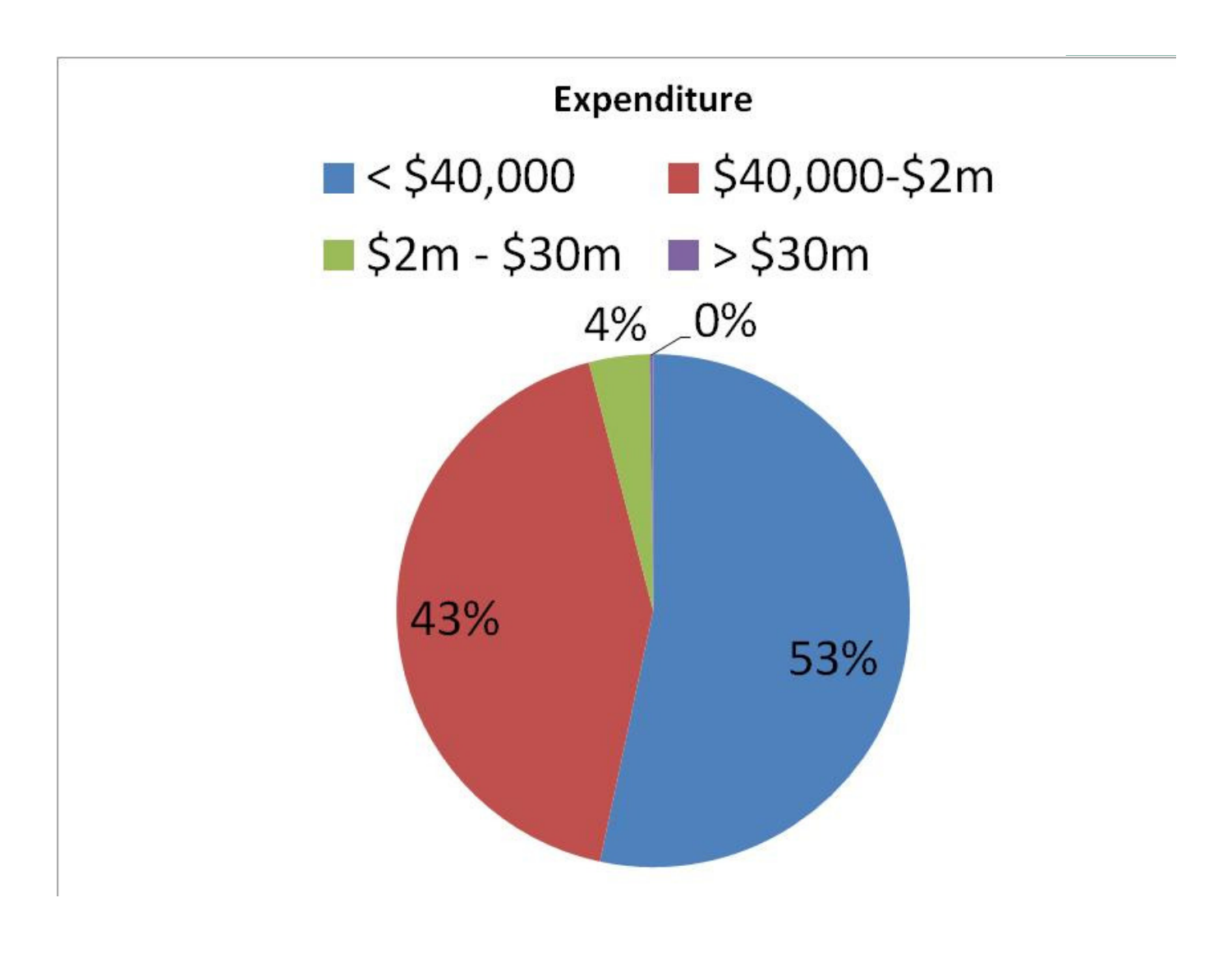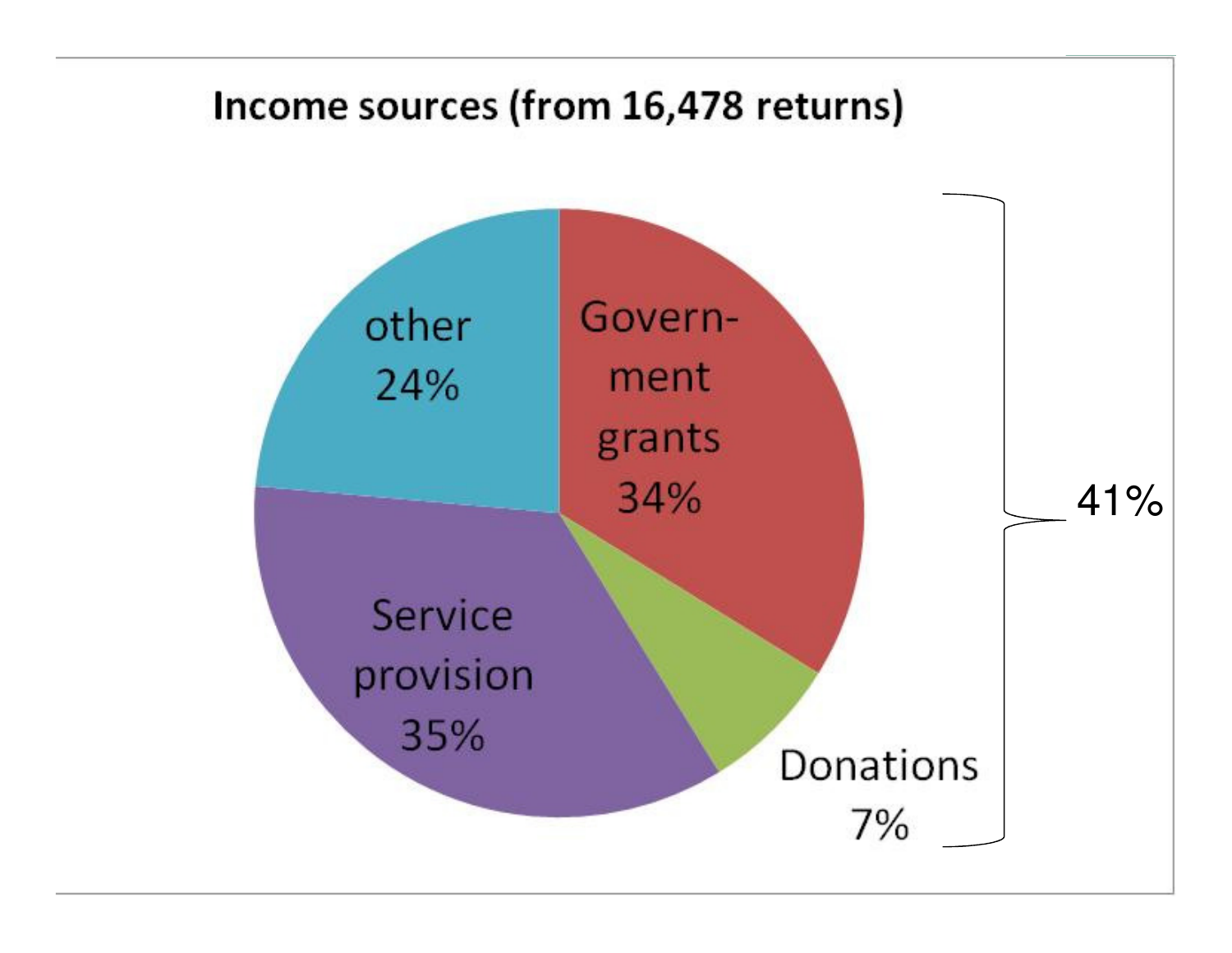### Dissecting the Charities register

- Data collected Nov 2011 and analysed through 2012 from 836 charities
	- $\mathcal{L}_{\mathcal{A}}$  , where  $\mathcal{L}_{\mathcal{A}}$  is the set of the set of the set of the set of the set of the set of the set of the set of the set of the set of the set of the set of the set of the set of the set of the set of the Approximately half small (exp <\$40k) and half medium (exp >40k, <2million)
	- Stratified random sample across sectors and activities
- Charitiae Charities' summary pro-forma filings compared to underlying financial and narrative reports
- Final analysis compared to 2010 data set of 300 charities

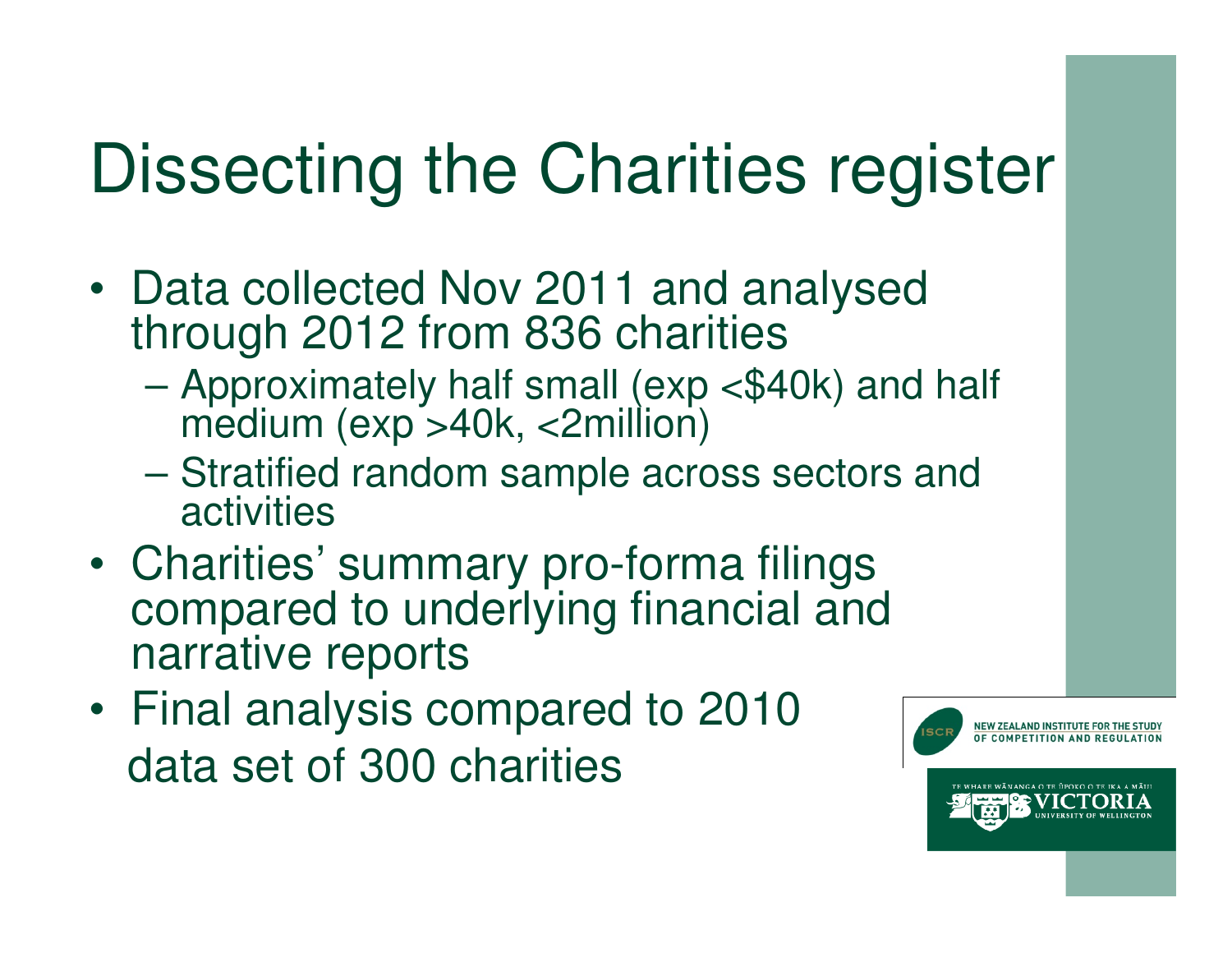#### Charity taxonomy



WHARE WÂNANGA O TE ŬPOKO O TE IKA A MÂUI

IА

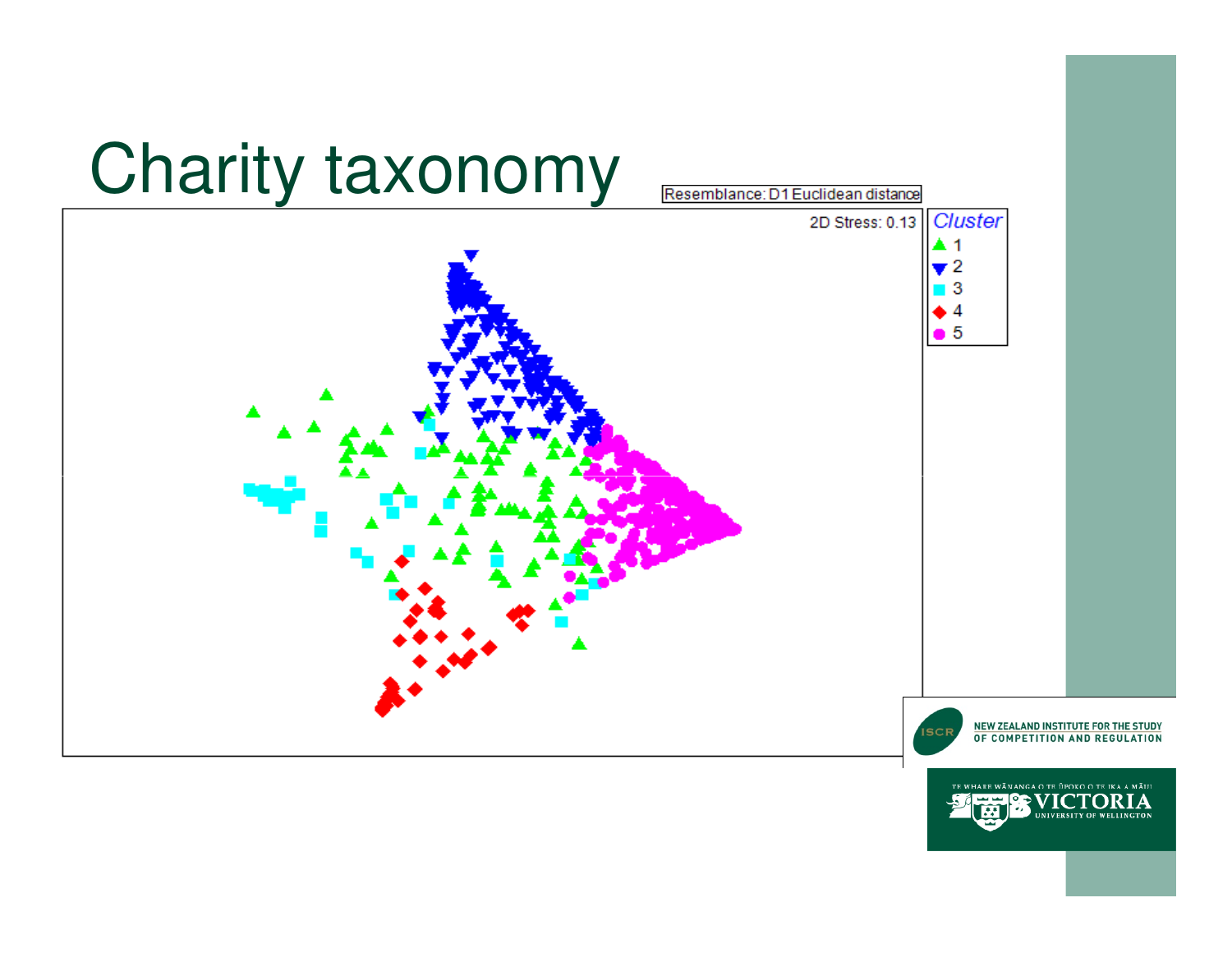#### How are charities funded?

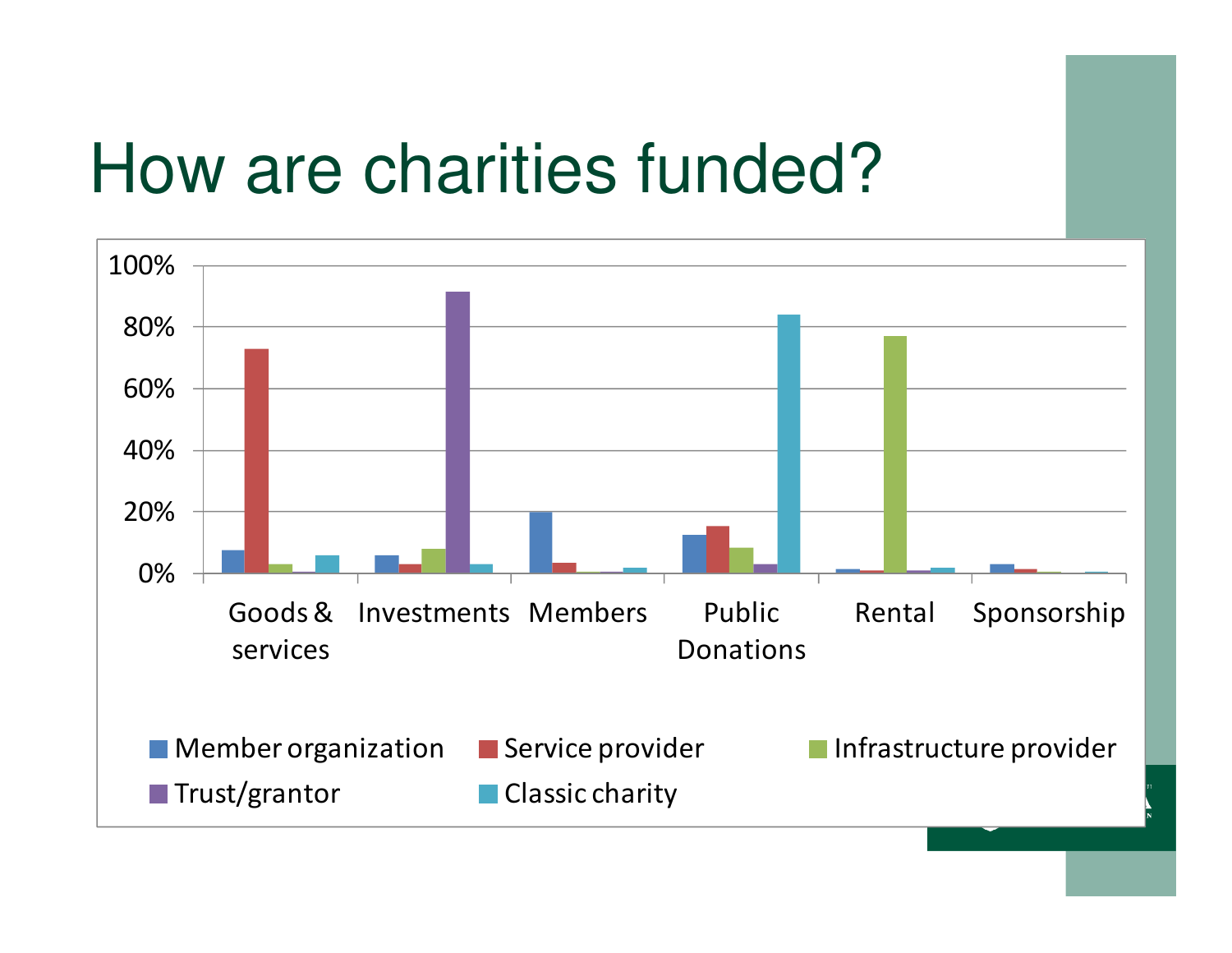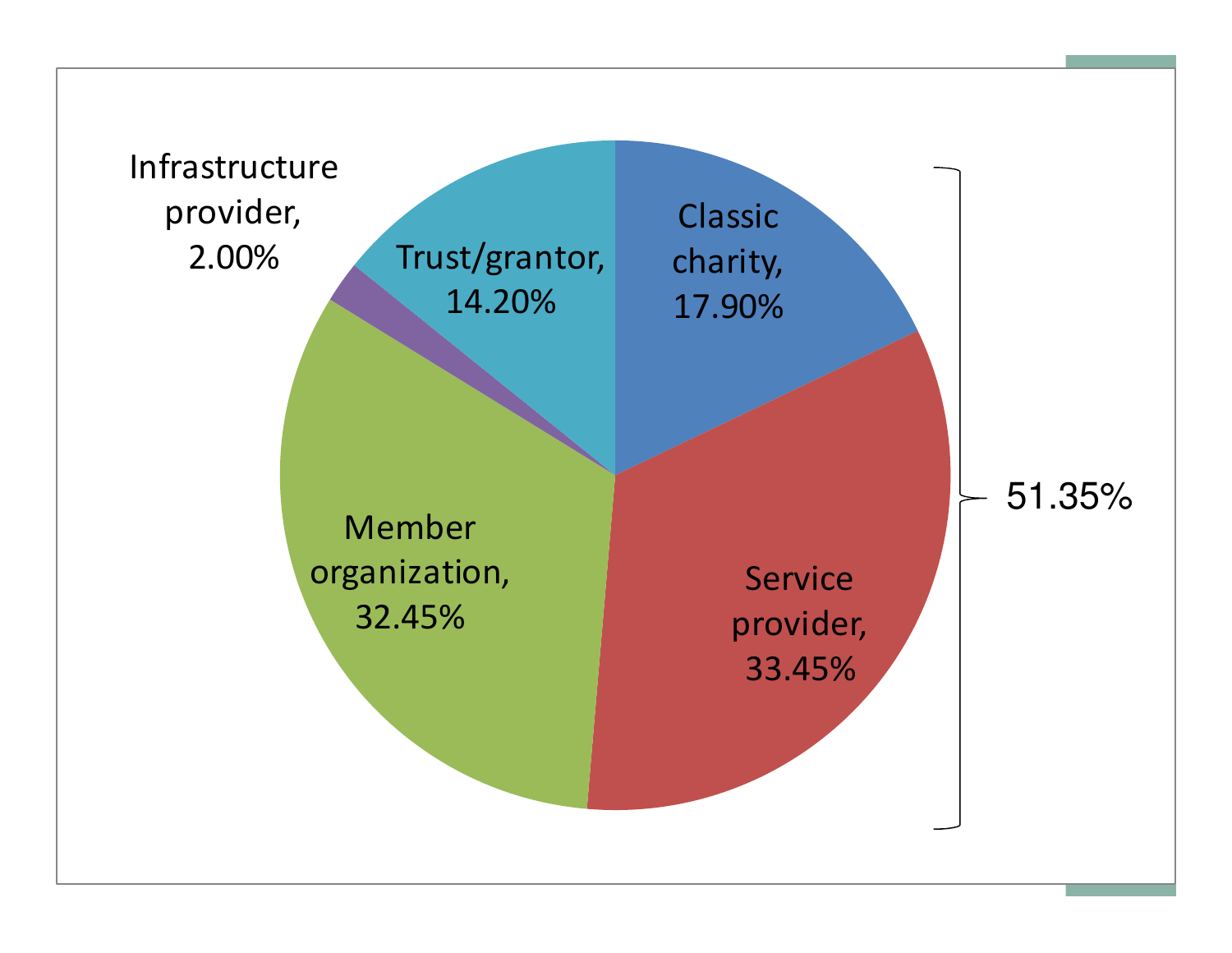# A schema for change?

| <b>Cluster</b>                | <b>Main funder</b>      | <b>Secondary funders</b>                               | <b>Type of</b><br>regulation                   |
|-------------------------------|-------------------------|--------------------------------------------------------|------------------------------------------------|
| 1. Member<br>organisation     | Membership              | Services, sponsors,<br>investments,<br>donations       | Self regulation<br>(member<br>managers)        |
| 2. Service<br>provider        | Funders of<br>goods and | Donations,<br>investments,                             | <b>Public regulation</b><br>(government-       |
|                               | services                | members                                                | funded services)                               |
| 3. Infrastructure<br>provider | Rental                  | Investments and<br>donations                           | Self regulation<br>(trustee/managers)          |
| 4. Trust/grantor              | Investments             | Donations and rental                                   | Self regulation<br>(trustee/managers)          |
| 5. Classic<br>charity         | <b>Donations</b>        | Services, sponsors,<br>investments,<br>members, rental | <b>Public regulation</b><br>(public donations) |